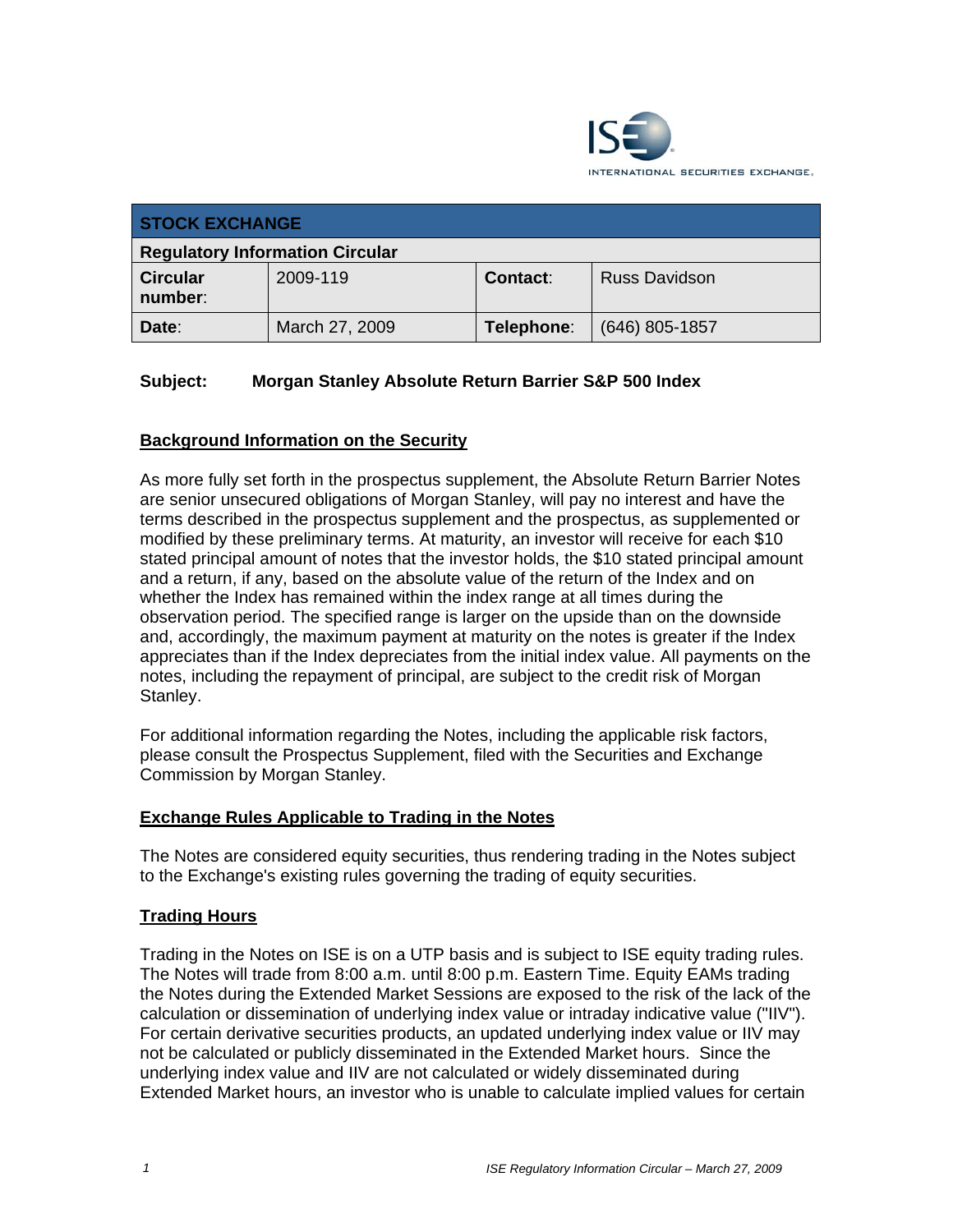derivative securities products during Extended Market hours may be at a disadvantage to market professionals.

## **Trading Halts**

ISE will halt trading in the Notes in accordance with ISE Rule 2101(a)(2)(iii). The grounds for a halt under this Rule include a halt by the primary market because it stops trading the Notes and/or a halt because dissemination of the IIV or applicable currency spot price has ceased, or a halt for other regulatory reasons. In addition, ISE will stop trading the Notes if the primary market de-lists the Notes.

#### **Delivery of a Prospectus**

Pursuant to federal securities laws, investors purchasing Shares must receive a prospectus prior to or concurrently with the confirmation of a transaction. Investors purchasing Shares directly from the Fund (by delivery of the Deposit Amount) must also receive a prospectus.

Prospectuses may be obtained through the Distributor or on the Fund's website. The Prospectus does not contain all of the information set forth in the registration statement (including the exhibits to the registration statement), parts of which have been omitted in accordance with the rules and regulations of the SEC. For further information about the Fund, please refer to the Trust's registration statement.

**This Regulatory Information Circular is not a statutory Prospectus. Equity EAMs should consult the Trust's Registration Statement, SAI, Prospectus and the Fund's website for relevant information.**